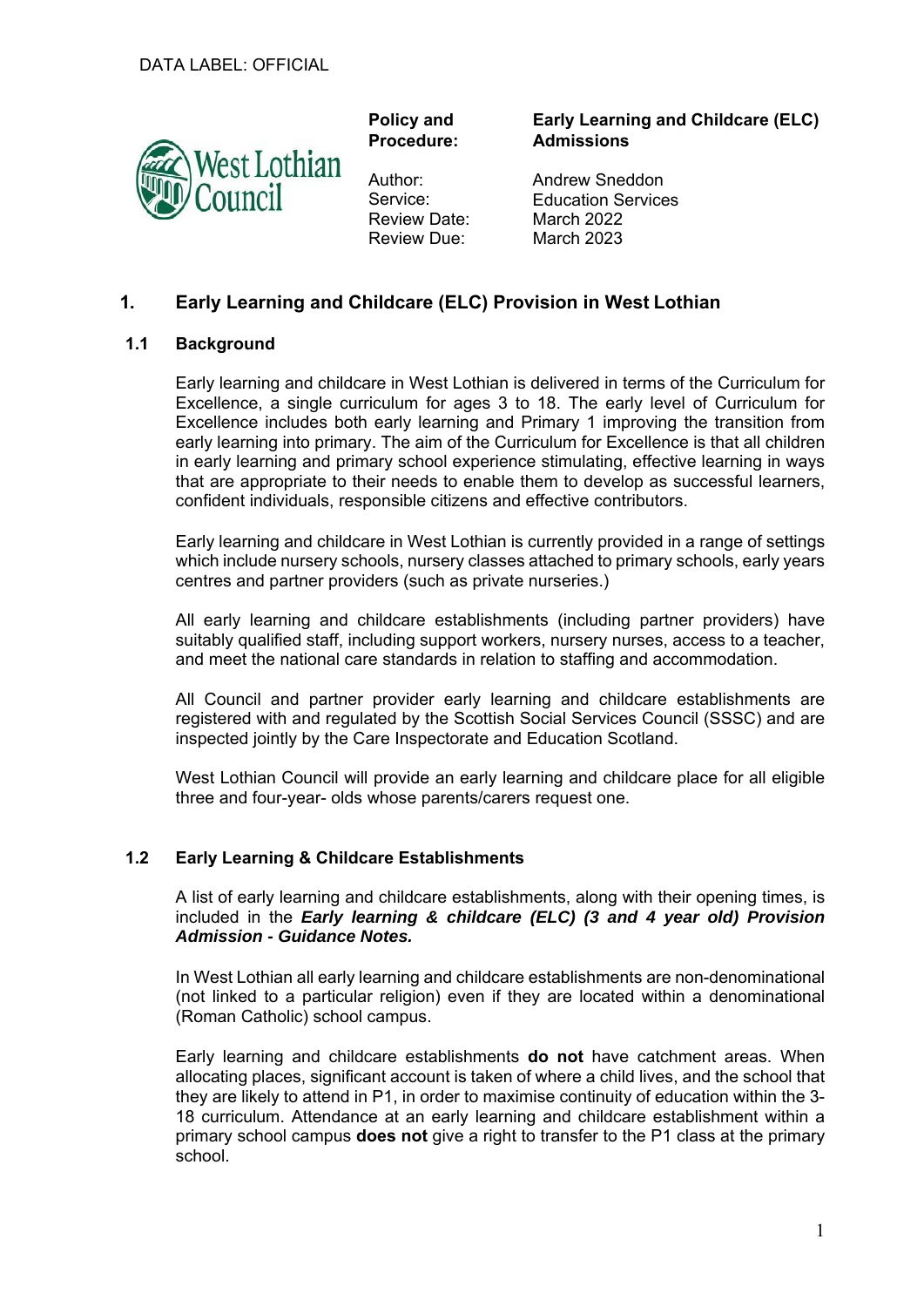# **1.3 Over Subscription**

It is usual for a number of early learning and childcare establishments in West Lothian to receive more applications than there are places available. The supply of places is limited by the availability of accommodation (registered capacity), the cost of extending accommodation, and the cost of employing additional staff.

First, second and third choices of early learning and childcare establishment and session (morning, afternoon or full days) can be entered on the application form. **It is not possible for the Council to offer every parent/carer their first choice of either session or location.** 

Therefore, it is important to provide an alternative choice or choices (only if appropriate). **If only one choice is made, and the establishment and session chosen are oversubscribed, it may not be possible to offer any place.** 

# **1.4 Eligibility**

There are three intakes of children each year, in August, January and April. Children who are eligible and have been granted a place to start in January may start from the day of their third birthday if a place is available at that time. Eligibility dates are included in the *Early learning & childcare (ELC) (3 and 4 year old) Provision Admission - Guidance Notes*, parents/carers should refer to this document to determine their own child's intake.

Children are of primary school age if they are five before 1 March in their first year of primary school.

Parents/carers of children born between the first day of term in August and the end of February may decide to defer a child's entry into primary school until the start of the school session following the child's fifth birthday. Children born in January and February whose parents/carers choose to defer entry into primary school will be given an additional year of early learning and childcare, including funded early learning and childcare provision at partner providers. Children born between the first day of term in August and 31 December have no automatic right to an additional year of early learning and childcare.

Further information can be found in the *Additional Year of Early Learning & Childcare and School Education - Policy and Procedure.* 

### **1.5 Childcare**

West Lothian Council mainly provide early learning & childcare provision as either 5 mornings Monday to Friday, or 4 afternoons Monday to Thursday or as 2 full days between Monday to Thursday . Please see **Early learning & childcare (ELC) (3 and 4 year old) Provision** *Admission - Guidance Notes* for details of early learning & childcare provision at each establishment.

If additional childcare is required, the parent/carer would source separately and apply for and negotiate attendance directly with the sourced provider and this would be at a cost to the parent/carer.

### **1.6 Transport**

The Council has no statutory duty to provide transport to early learning & childcare establishments.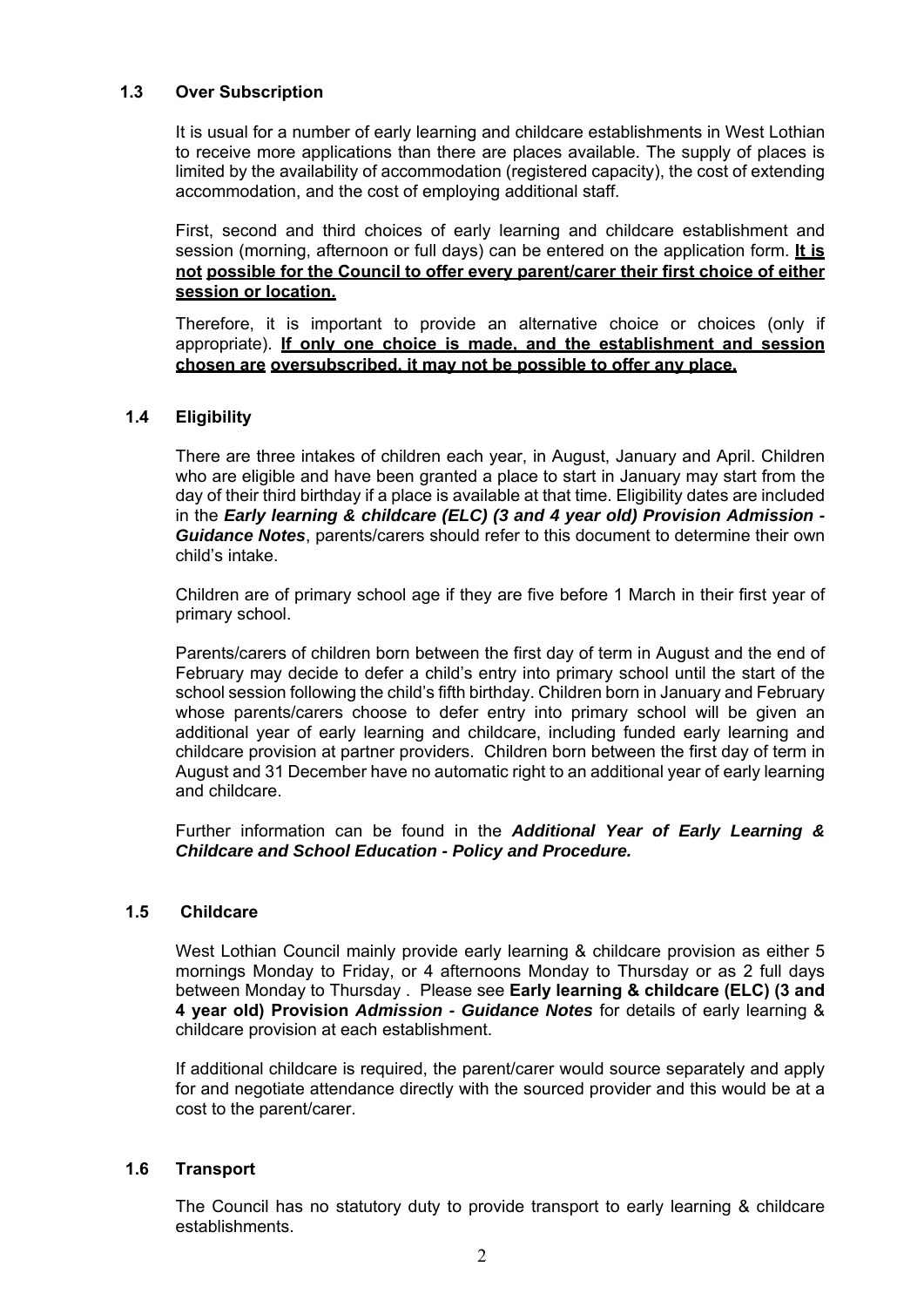# **1.7 Children with Additional Support Needs**

West Lothian Council has a policy, and a legislative duty, to integrate children with additional support needs into mainstream education. Children who require significant additional support to attend early learning & childcare provision will normally be identified at an early stage by the local professionals from health, social policy and education, who will determine the level of support required. Further details are available from the **Additional Support Needs Team** based in the Civic Centre, Livingston.

# **2. The Application Procedure**

#### **2.1 Applying for a Place in an Early Learning & Childcare Establishment (including partner providers)**

Applications can be made after a child's second birthday. Decisions will not be made at this time, but applying at this time helps the Council plan future provision. A separate application form must be completed for each child.

To apply for a place, parents/carers should:-

- 1. submit the on-line *Application for a Place in* **Early Learning & Childcare (ELC) Provision** form or request a paper application pack from Education Customer Support Team (Pupil Placement). A copy of the child's birth certificate (NOT the original) should be provided with the completed form. Education Customer Support (Pupil Placement) can provide advice on completing the form.
- 2. If you are unable to complete the form on line. You can arrange to visit the chosen early learning & childcare establishment, where help may be given to complete the *Application for a Place in* **Early Learning & Childcare (ELC) Provision** on-line form or a paper form. A copy of the child's birth certificate (NOT the original) should be provided with the completed form. The establishment will forward any relevant documents to the Education Customer Support Team (Pupil Placement) based in the Civic Centre, Livingston.

Education Customer Support Team (Pupil placement) may ask for proof of address, but will ask for the birth certificate (NOT the original) if not provided with an application form.

To ensure that applications can be considered by the School Placement Panel, application forms must be returned by **15 March** for August and January places. Application forms must be returned by **15 November** for April places.

Application forms and additional information received after these dates will be considered, but places will be limited once placement decisions have been made by the School Placement Panel.

If a child's circumstances change (for example, their address) after submitting the application form, parents/carers must inform Education Customer Support Team (Pupil Placement) as soon as possible (if via e-mail send to pupilplacement@westlothian.gov.uk).

Once a child has been offered a place, the offer will not be withdrawn, unless false information is provided, or information is deliberately withheld, in which case the Council may withdraw a place.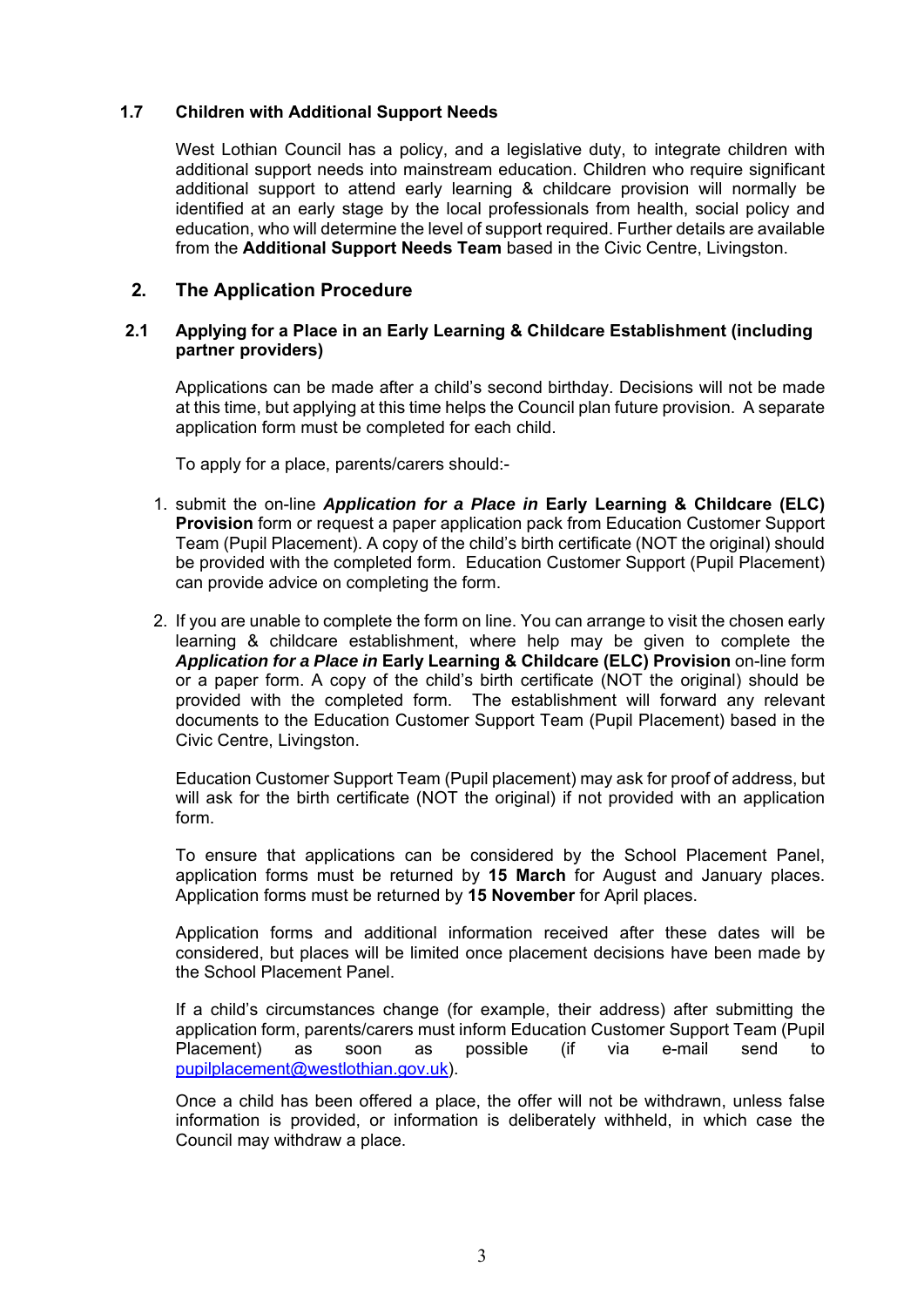# **2.2 Applying for an Additional Year of Early Learning & Childcare - January and February Birthdays**

Children whose birthdays are in January and February are entitled to an additional year of early learning & childcare, including funded early learning & childcare provision at partner providers (private nursery). If the child is already attending and/or funding has already been granted then the request will be granted automatically when applied for. Applications must be received by the end of **February**. Applications received after this date will be considered, but places may not be available if they have been granted to other applicants. Parents/carers who are considering deferring their child's place at primary school should ask for advice from staff in their child's establishment before making a decision, and read the **Additional Year of Early Learning & Childcare and School Education - Policy and Procedure**. Parents/carers should complete the **Application for an Additional Year of Early Learning & Childcare** form.

#### **2.3 Applying for an Additional Year of Early Learning & Childcare - September to December Birthdays**

Children born between the first day of term in August and 31 December have no automatic right to an additional year of early learning & childcare. Parents/carers who are considering deferring their child's place at primary school should ask for advice from staff in their child's establishment before making a decision, and read the **Additional Year of Early Learning & Childcare and School Education - Policy and Procedure**. Parents/carers should complete the **Application for an Additional Year of Early Learning & Childcare** form. Parents/carers should also make an application for admission to Primary School.

Applications will be considered by the School Placement Panel. Applications must be received by the end of February, and decisions will be made in March. Applications received after the end of February will be considered by a second meeting of the school placement panel in June, but places may not be available if they have been granted to other applicants. Parents/carers may request that applications refused in March are reconsidered in June if additional information is available. **Parents/carers should also make an application for admission to Primary School in case their application for an additional year of Early Learning & Childcare is not successful.** 

### **3. The Decision Making Procedure**

The School Placement Panel will consider and decide on all applications for early learning & childcare and applications for additional year of early learning & childcare for children born between the first day of term in August and 31 December.

When sessions (morning, afternoon or 2 full days) at particular establishments are oversubscribed, the factors set out in the **Early Learning & Childcare Establishments – Admission Guidelines** (Appendix 1) will be considered. The School Placement Panel will consider all information provided in the application form. It is therefore important that all relevant information is included on the form.

The factors taken account of in the **Early Learning & Childcare Establishments – Admission Guidelines** (Appendix 1) are not in priority order, but when making its decision the School Placement Panel will decide how to prioritise these factors, taking account of all the information provided by applicants, and the overall pattern of applications across West Lothian.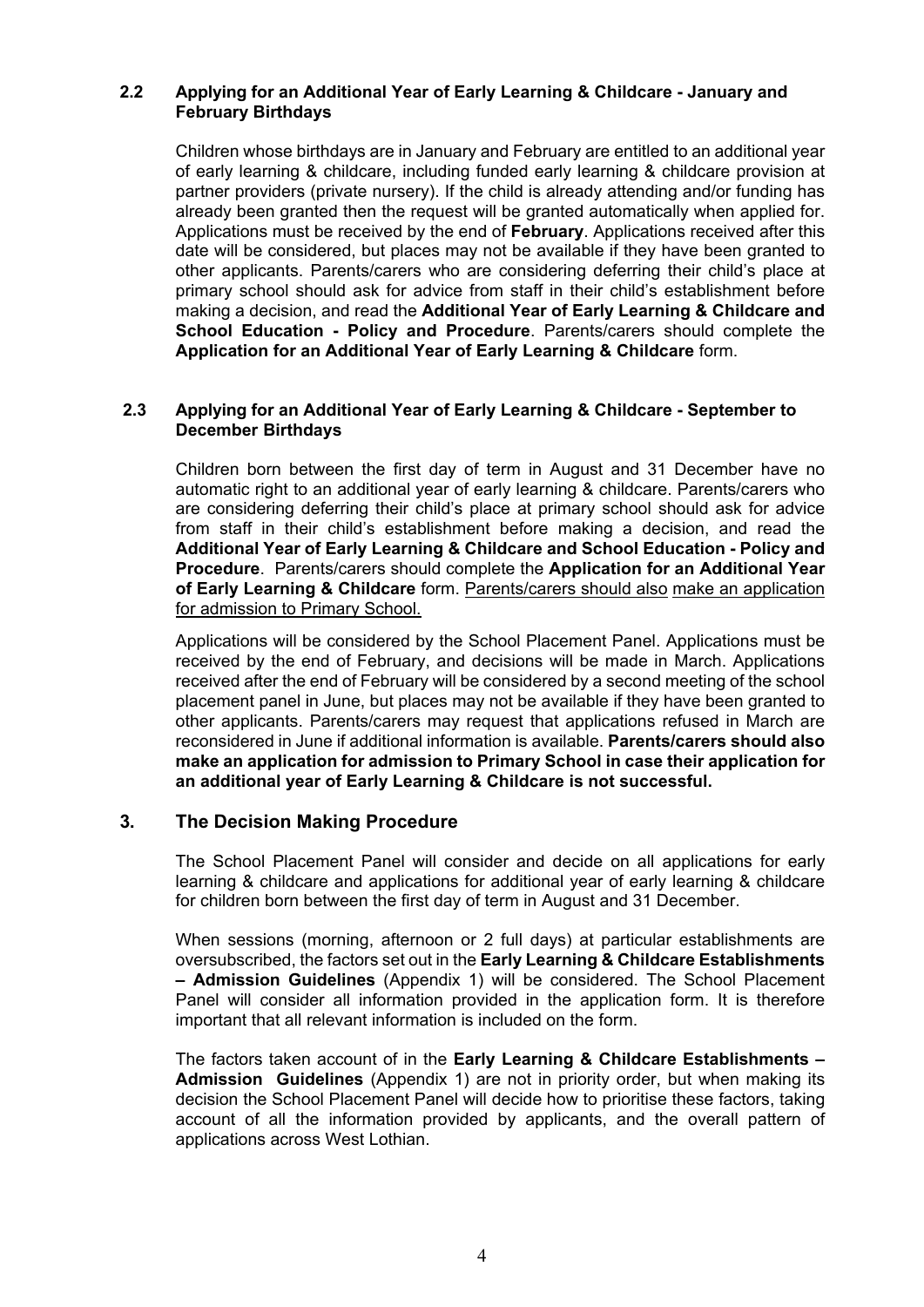Within each factor, priority will also be given. For example, when considering whether the applicant has a 'brother or sister who attends the establishment', an applicant having a brother or sister will have priority over one who does not.

Children in the year before they are eligible to start primary school are in their 'preschool year'. Children in the year before their pre-school year are in their 'ante-preschool year'. In making its decisions the School Placement Panel will ensure that morning, afternoon and full day sessions have an appropriate mix of pre-school and ante-pre-school children, as this will benefit the social and educational development of all children.

Parents/carers who request less than full time attendance will receive less priority than those who request full time attendance. It is not possible to grant a mixture of morning and afternoon sessions, as this would take up places that could be occupied by two children.

All places will be granted until the child becomes eligible for school. **There is no need to reapply for a Early Learning & Childcare place, unless parents/carers want to request an alternative session or establishment.** 

Parents/carers will be informed of the decision of the School Placement Panel by letter. For August and January placements decision letters will be issued by the end of May. For April placements decision letters will be issued by the end of February. Decision letters for an additional year of early learning & childcare will be issued in March.

There is no right of appeal if the Council does not grant a place.

### **4 Other Information**

### **4.1 Waiting Lists**

Waiting lists are kept when applications received for a particular session (morning, afternoon or full days) exceed the number of places. Waiting lists are prioritised in line with the **Early Learning & Childcare Establishments – Admission Guidelines** and decisions made by the School Placement Panel. Parents/carers will be informed if a place becomes available. Waiting lists will only last one year, and will not be taken account of in the next year's placement decisions.

### **4.2 Mid-session Applications**

Applications may be made at any time, for example if parents/carers move into West Lothian, or move house within West Lothian. Applications other than those received by the relevant deadline for August, January and April entry will be considered. Decisions on all applications will be made in line with policy and the previous decisions of the School Placement Panel.

### **4.3 Non-Attendance**

If a child does not attend their early learning & childcare placement regularly or is absent for more than two weeks without agreement from the early learning & childcare establishment, the place may be withdrawn.

### **4.4 Customer Satisfaction**

Each school session a number of parents/carers may be asked to complete a short questionnaire in relation to their satisfaction with the admissions process.